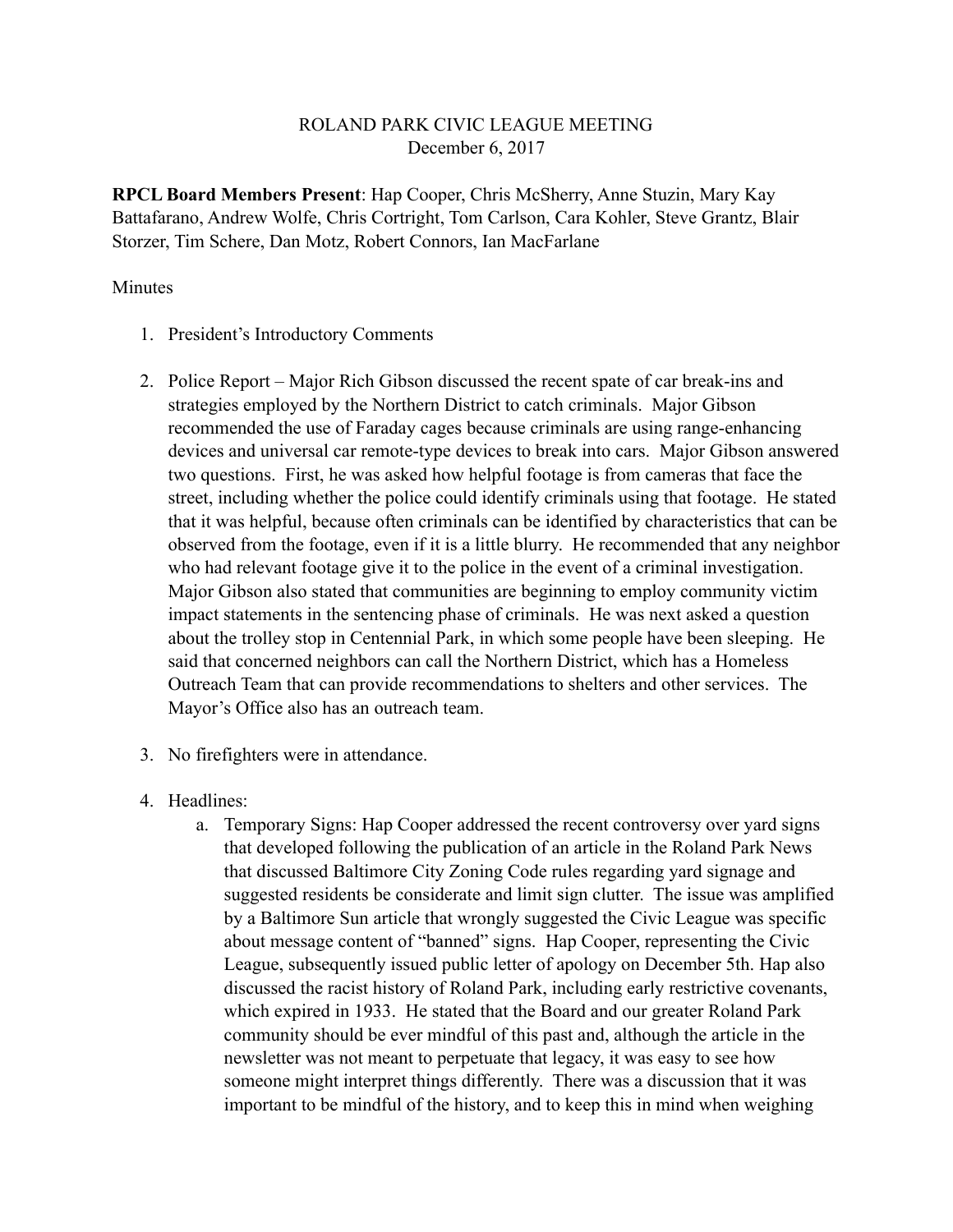future decisions. There were also suggestions from those in attendance that it would be important to welcome diversity on the Civic League Board and to invite representatives from other neighborhoods to address future meetings in order to better contextualize Roland Park within the City of Baltimore, which all agreed is important.

- b. Cycle Track: Following the November 2017 RPCL meeting, Hap Cooper, Anne Stuzin and Mary Kay Battafarano had a meeting with representatives of Bikemore, the Baltimore Bicycle Club and the Mayor's Bicycle Advisory Commission. All agreed that the current design is not working, although there was not a consensus following that meeting on the appropriate remedial design. There is hope to continue working together to formulate a better design. Following that meeting, the group decided to ask the City to postpone the planned November 29 public meeting as proposed by DoT in order to continue working on design modifications. The RPCL representatives, local merchants (Nancy Cohen of Eddie's and Harold Davidov of Tuxedo Pharmacy), St. David's rector Scott Bellows and Day School head Lucy Zouk and representatives of the three bicycling-advocacy organizations have a meeting scheduled with the DoT next week. No followup public meeting has yet been scheduled.
- c. "Shop Local:" There was not a volunteer to head up the annual "shop local" event, so it will not occur.
- d. Open Positions on the RPCL Board: Patti Ephraim resigned as Secretary at the December meeting. Hap Cooper nominated At-Large Rep Blair Storzer to be Secretary, whose nomination was confirmed by the Board by voice vote. Following this appointment, there are openings on the Board for three At Large Representatives, ("C", "D", and "E"). Tom Carlson stated that there is also an opening for a Plat 2 Representative to the Roads and Maintenance Board. There was discussion that these openings should be publicized to the community through word of mouth and also through the E-letter. There was hope that the new members might bring some diversity to the Board.
- e. Status of Communications, Ethics & Compliance and Project Approval Process statements: There are complete drafts of each of these statements, which Board members will circulate in advance of the January meeting. We anticipate voting on them at the January meeting.
- 5. Routine Business
	- a. Minutes
		- i. September Minutes: Blair Storzer moved to approve the September minutes, which was seconded by Tim Schere and approved by the Board through voice vote.
		- ii. October Minutes: Blair Storzer offered a clarification to be added to the draft October minutes, which had been circulated earlier amongst the Board. Mary Kay Battafarano moved to approve the October minutes,